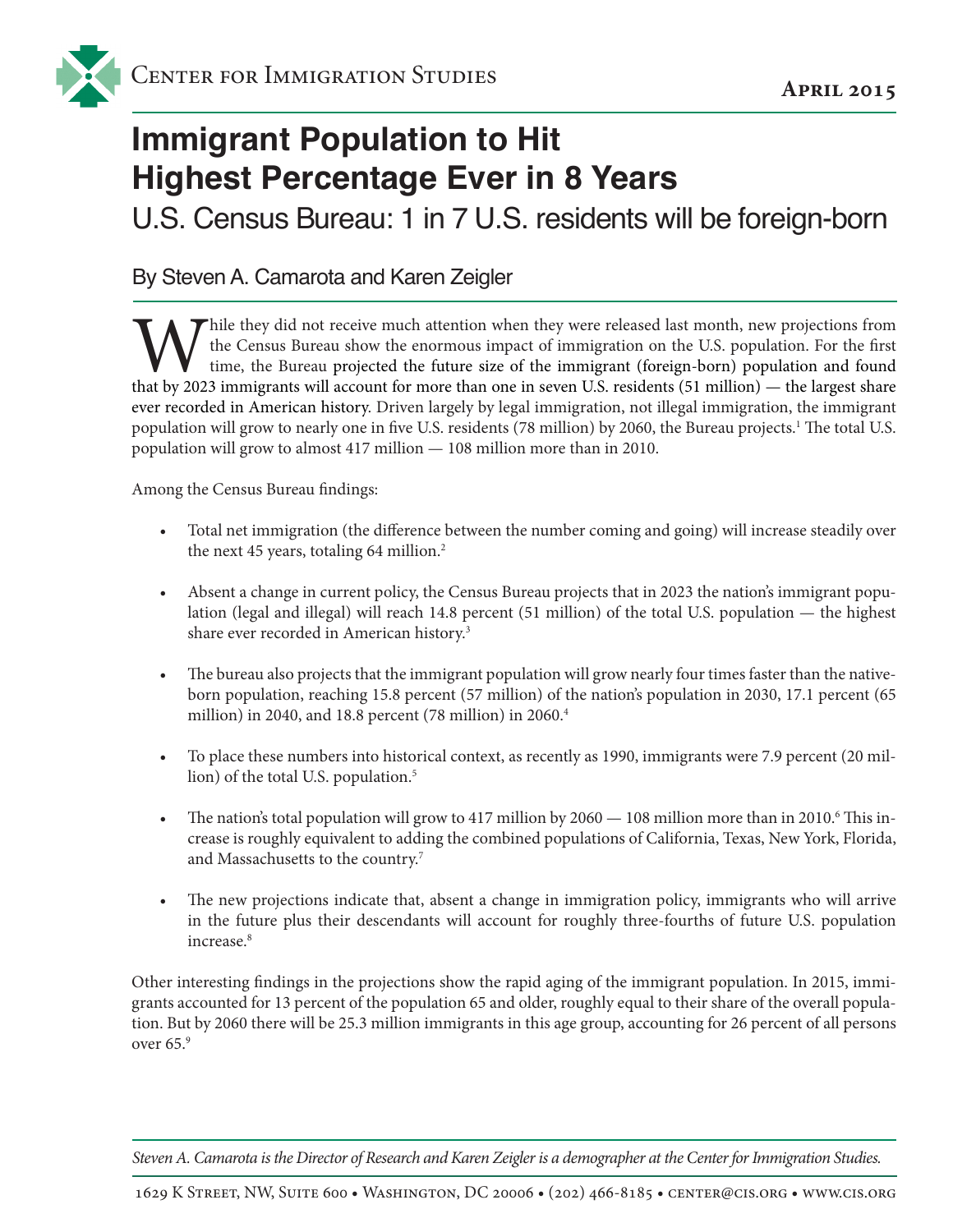

## End Notes

<sup>1</sup> In recent years, on average, 1.1 million green cards (for new legal permanent immigrants) have been issued annually. (<u>Year-</u> *[book of Immigration Statistics.](http://www.dhs.gov/yearbook-immigration-statistics)*) As shown in [Summary Table 1](https://www.census.gov/population/projections/data/national/2014/summarytables.html) of the new projections, net immigration (the difference between those entering and leaving the country) is estimated at 1.24 million per year in 2015, rising slowly but steadily through 2060. Allowing for the out-migration of legal immigrants, net legal immigration is still roughly 800,000 a year, which means that it accounts for about two-thirds of net immigration as reported in the new projections. It should be added that DHS estimates of the illegal population of 11.4 million indicate that only slightly more than one-fourth of the total foreign-born population is comprised of illegal immigrants. The scale of legal immigration is much larger than illegal immigration and as a result it exerts a much greater impact on population projections. (*[Estimates of the Unauthorized Immigrant Population](http://www.dhs.gov/sites/default/files/publications/ois_ill_pe_2012_2.pdf) [Residing in the United States: January 2012](http://www.dhs.gov/sites/default/files/publications/ois_ill_pe_2012_2.pdf),* Department of Homeland Security.)

<sup>2</sup> [Summary Table 1](https://www.census.gov/population/projections/data/national/2014/summarytables.html) from the new projections shows net immigration over the next 20 years. Net immigration does include the movement of native-born Americans in and out of the country, but natives exert very little influence on these figures because the departure of Americans is roughly offset by those returning to the country, as shown in Summary Table 2. The table shows, for example, that the immigrant population will grow 17 million from 2015 to 2034. Further, the number of deaths among this population, given its age and gender as shown in Summary Table 5, can be estimated at seven to eight million over those 20 years. Adding growth in the foreign-born to deaths in this population for the next 20 years comes close to total net immigration over this period of slightly more than 26 million. This means that most net immigration is among the foreign-born. This is not surprising given that many more immigrants arrive than leave the country each year, whereas this is not the case among the native-born. It should be added that the number of people arriving each year is significantly higher than net immigration, which is the balance between those arriving in the country and those departing. The Census